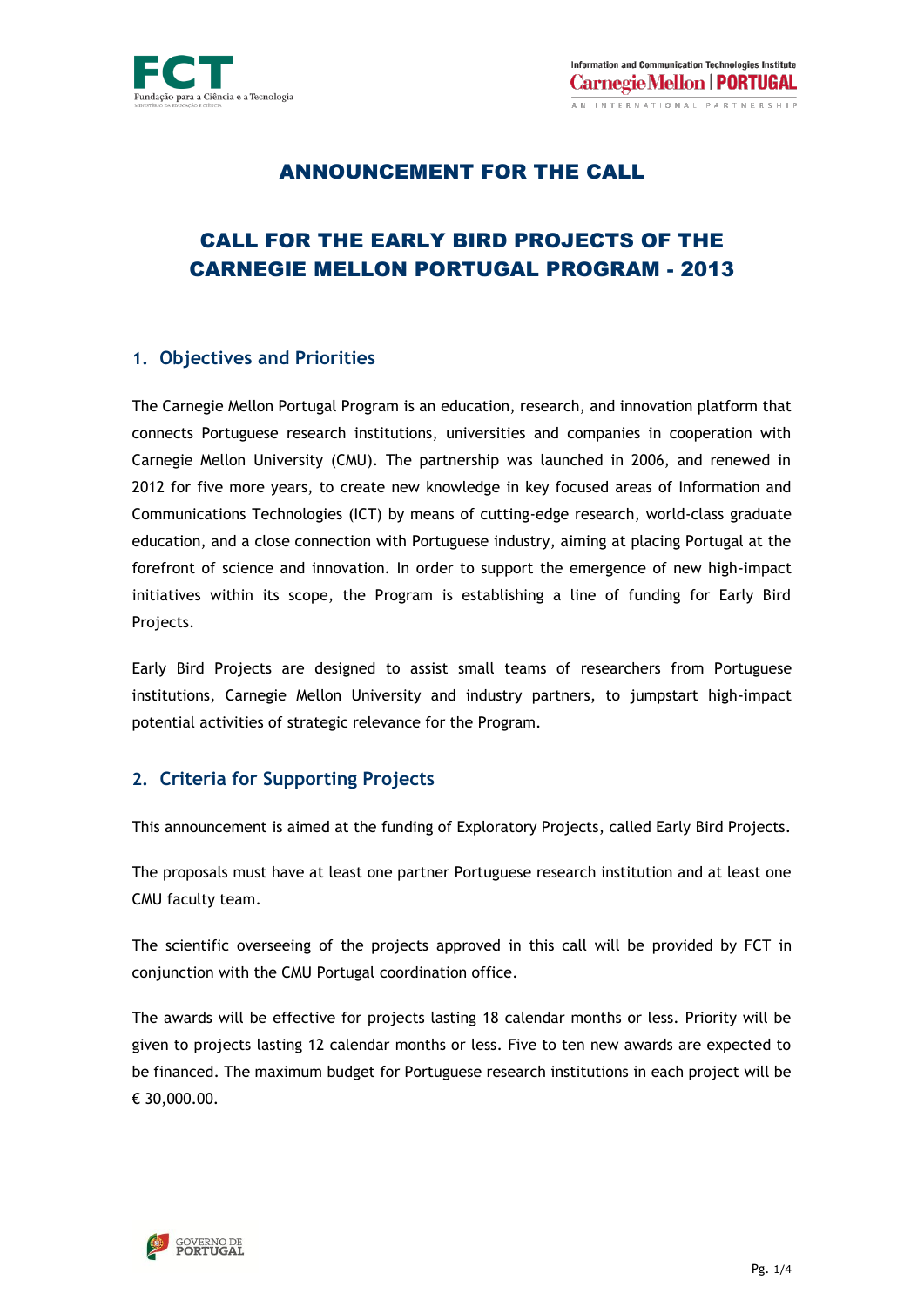

The following costs are considered eligible: human resources, missions, consultants, equipment, acquisition of goods and services and other current expenses, patenting, adaptation of buildings and facilities, and overheads.

Only resources and activities in Portuguese research institutions will be funded by this call. The participating researchers from Carnegie Mellon University may be funded by the Information and Communication Technologies Institute (ICTI), at Carnegie Mellon University. Companies will not be funded by FCT.

## **3. Recipient Entities**

Researchers and research teams from the following organizations may apply:

- a) Institutions of higher education, their Institutes and R&D Centers;
- b) Associate Laboratories;
- c) State Laboratories;
- d) Private, not-for-profit organizations whose principal object is science and technology activities;
- e) Other public and private not-for-profit organizations which carry out or participate in scientific research activities.

### **4. Funding**

FCT will support the projects with national funds through the Ministry of Education and Science.

### **5. Budgetary Allocation**

The national budget allocation to this call is 150.000  $\epsilon$ .

### **6. Application Submission**

Applications should be presented to FCT, in English, between November 7 and 5pm (Lisbon time) of December 18, 2013, using a specific on-line form and should be submitted through the website: [https://concursos.fct.mctes.pt/projectos/.](https://concursos.fct.mctes.pt/projectos/)

Applications to this call include the on-line FCT form and the "Annex to Application", both equally relevant for evaluation.

Applicants are advised to read the [Guide for writing and submitting proposals for RS&TD](http://www.fct.pt/apoios/projectos/guiao_en.pdf)  [projects,](http://www.fct.pt/apoios/projectos/guiao_en.pdf) the [Guidelines for Early Birds Projects Proposals Writing,](http://www.fct.pt/apoios/projectos/concursos/cmu/2013a/docs/ProposalGuidelines_CMU_EPB_2013.pdf) the [Terms of Reference for](http://www.fct.pt/apoios/projectos/concursos/cmu/2013a/docs/Terms_of_Reference_CMU_EPB_2013.pdf)  [the Early Birds Projects Call for Proposals,](http://www.fct.pt/apoios/projectos/concursos/cmu/2013a/docs/Terms_of_Reference_CMU_EPB_2013.pdf) and the [Regulations](http://www.fct.pt/apoios/projectos/regulamento.phtml.en) mentioned in section 9 of this announcement, before submitting an application.

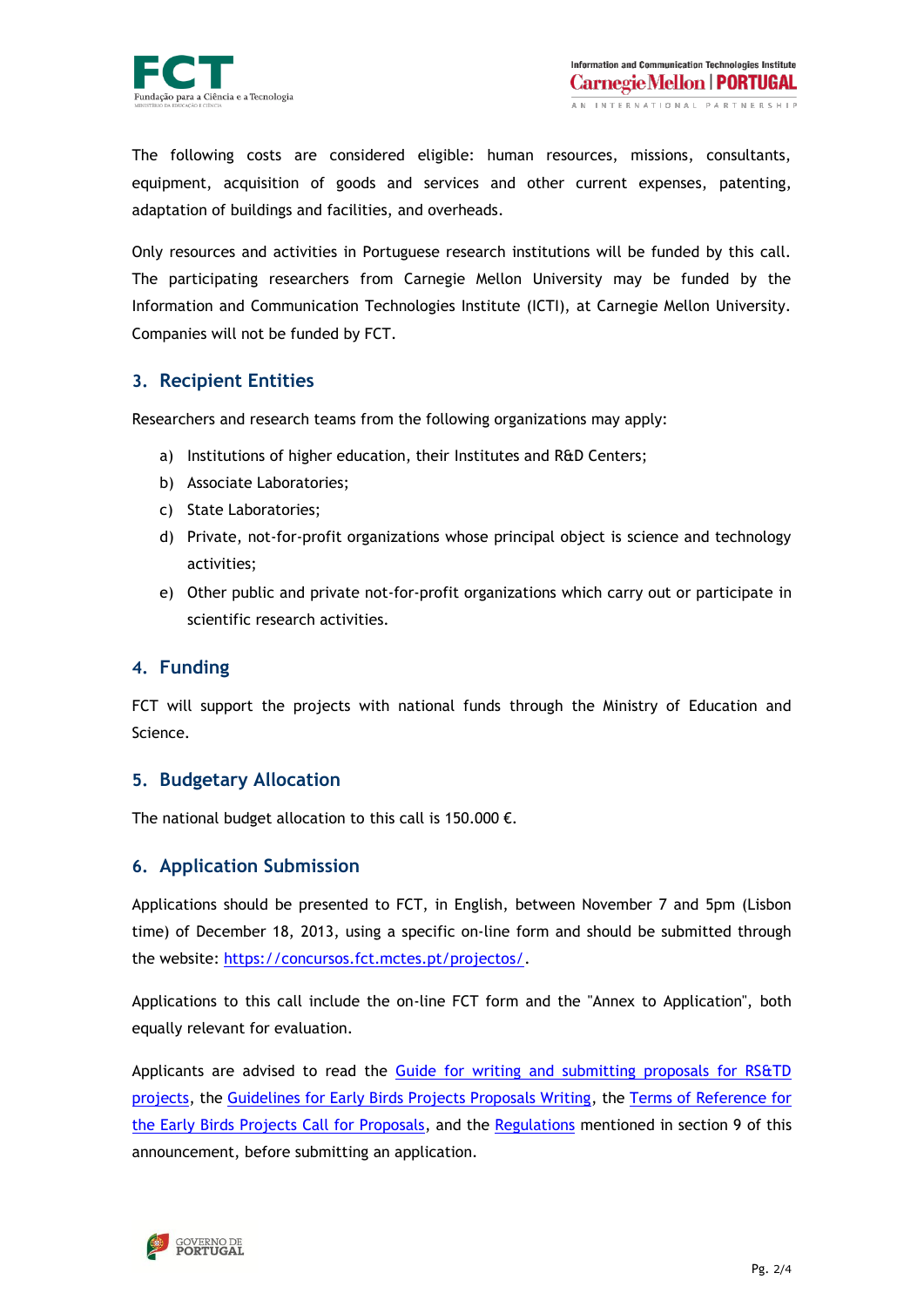

# **7. Eligibility Information**

#### **7.1. Principal Investigator**

The lead Portugal Principal Investigator:

- May be identified as PI in at most one proposal;
- Shall be dedicated to the project at no less than 10%;
- Cannot be in a situation of unjustified noncompliance with the regulatory requirements with respect to submission of scientific reports from previous completed projects.

#### **7.2. Members of the Research Team**

The remaining members of the research team shall be dedicated to the project, according to their participation, at no less than 5%.

#### **7.3. Principal Contractor**

No applications will be accepted in which the Principal Contractor is in a situation of unjustified noncompliance with the regulatory requirements with respect to submission of financial reports or return of unused balances from previous projects with the same Principal Investigator.

## **8. Selection Method of the Projects to be Funded**

The evaluation will be carried out by international panels of independent reviewers.

The selection method and ranking of projects is based on a Project Merit Indicator using the following criteria, which are described in greater detail in the [Terms of Reference for the](http://www.fct.pt/apoios/projectos/concursos/cmu/2013a/docs/Terms_of_Reference_CMU_EPB_2013.pdf)  [Early Birds Projects Call for Proposals,](http://www.fct.pt/apoios/projectos/concursos/cmu/2013a/docs/Terms_of_Reference_CMU_EPB_2013.pdf) and also in the [Regulations governing access to funding](http://www.fct.pt/apoios/projectos/regulamento.phtml.en)  [for scientific research and technological development projects](http://www.fct.pt/apoios/projectos/regulamento.phtml.en) — 2010 (with 2011 changes):

- A. Scientific merit and innovative nature of the project from an international standpoint;
- B. Scientific merit of the research team;
- C. Feasibility of the plan of work and reasonableness of the budget;
- D. Contribution to the body of knowledge and competence of the National Science and Technology System;
- E. Potential economic value of the technology.